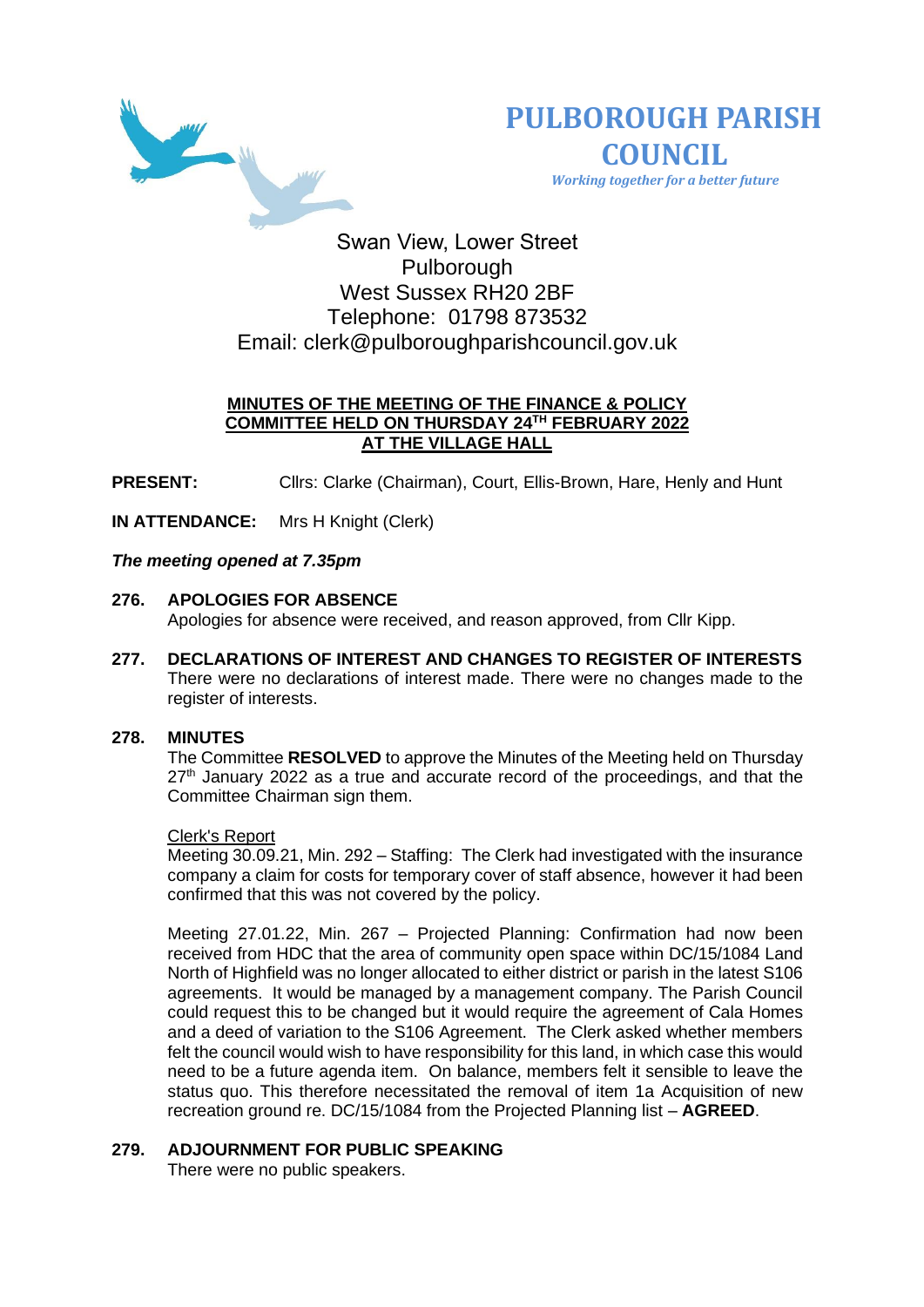### **280. PARISH COUNCIL FINANCES**

Members had received bank reconciliations for Cashbook 1 as at 31<sup>st</sup> January 2022 and for Cashbook 3 as at 31st January 2022. These were **AGREED** when compared to the bank statements and the Committee Chairman duly signed the bank statements.

There were no creditor invoices outstanding over 30 days.

Arrangements had not yet been made for Cllrs Hunt and Ellis-Brown to undertake the outstanding quarterly inspections and the Clerk would be in contact with Cllr Hunt to set a date for the following week for the Q2 inspection to 30<sup>th</sup> September 2021. Cllr Ellis-Brown would then be contacted regarding inspection to 31<sup>st</sup> December 2021.

#### **281. EARMARKED FUNDS**

Members considered the latest statement of Earmarked Reserves, Income & Expenditure figures and spreadsheet detailing the Clerk's suggestions for movement of year end unspent funds. It was noted that most final figures remained unknown until year end spends and invoicing were available. For example, the Neighbourhood Warden annual invoice from HDC usually only arrives around the end of March/early April: This year would be unusual in that the posts had been vacant for several months, but with recruitment costs and some temporary cover costs to be incorporated, it was likely to be an underspend. Due to tight budgeting for 2023, she proposed that it would be prudent to roll forward any underspend in case of any shortfall at 2022 year end.

The Clerk had suggested that either the New Tractor/Machinery or MSF/Playground earmarked reserves (EMRs) would benefit from being built up in anticipation of considerable spends in 2022 and asked members to decide which or suggest other alternatives.

Following discussion, it was **RESOLVED** to move funds from the Nat West Bank (current account) to earmarked reserves (CCLA Account) at year end 31st March 2022 as follows:-

- Final balance from Legal Fees (approximately £5,541) to New EMR Legal Fees (for pavilion leases/licences)
- Final balance from Neighbourhood Wardens (approximately £2,000) to Neighbourhood Wardens EMR (to buffer any potential shortfall for 2022-23)
- Final balance from Tractors & Equipment (approximately £3,754) to New Tractor/Machinery EMR (for new tractor/mower being purchased in 2022)
- Unspent balance from Advertising & Publicity (£600) to New Tractor/Machinery EMR
- Returned Grant Donation (£400) to New Tractor/Machinery EMR

It was also agreed that the Community Benefit Fund EMR balance of £2,335.64 would remain in place to be available for future suitable projects. The Clerk's advice that this had no deadline but should be used in a timely manner was noted.

#### **282. SPORTS PAVILION DEVELOPMENT PROJECT**

As reported to Council the preceding week, there was still no movement of the council's planning application. Members noted email correspondence today from the architect in which he and the planning consultant still question whether a water neutrality statement was required. The Clerk confirmed that she would be advising the architect urgently that this was indeed required and referencing information that may assist in drawing it up. This incorporated utilising data on historical/current water consumption, current water outlets, anticipated new water saving measures and existing tools understood to be readily available for calculation.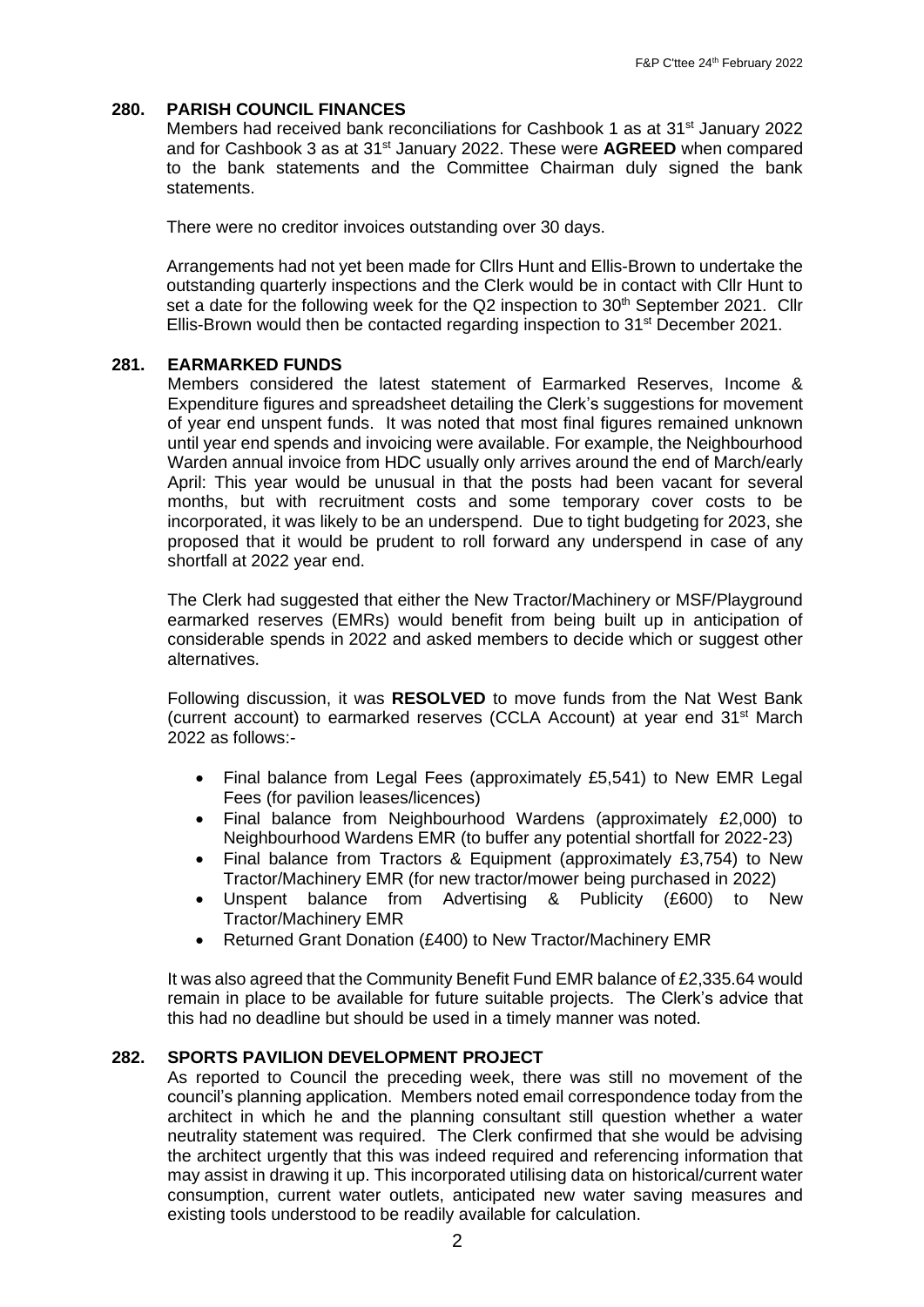The Clerk also reported email correspondence with the HDC Community Services Team Leader, who had offered to check with the HDC Grants & Funding Officer and S106 officers any potential external funding opportunities for the Sports & Social Club/Pavilion project as well as HDC S106 monies. She was also checking on potential WSCC S106 funds for this or the youth club element of the project. Additionally, the potential for alternative developer funds other than S106 agreements for other community projects was being explored.

### **283. STAFFING SUB-COMMITTEE**

Following agreement at the last meeting (Min. 268 refers), Members considered the Clerk's report and draft terms of reference for a Finance & Policy Staffing Sub-Committee. Following discussion, it was **RESOLVED**:-

- To appoint a Finance & Policy Staffing Sub-Committee of 3 committee members;
- To appoint the Council Chairman, Chairman of Finance & Policy Committee and Vice-Chairman of Finance & Policy Committee as ex-officio members ;
- To adopt the Terms of Reference as attached as Appendix 1, to be reviewed in one year.

### **284. INTERNAL CONTROL POLICY**

Following review of the Internal Control Policy (previously circulated), it was **RESOLVED** to recommend to full Council adoption without amendment for the ensuing financial year.

## **285. LEASES – PULBOROUGH BOWLING CLUB**

Due to the confidential nature of this item (contractual), it was **RESOLVED** to move to confidential business for this agenda item and that any press or public arriving would be excluded (SO 3d refers).

Members considered the response received from Pulborough Bowling Club to the Council's initial points regarding the lease renewal. It was **RESOLVED** that the Clerk would respond on several points discussed and also offer that the committee would be happy to meet with members of the bowling club to discuss matters on an informal basis at this stage.

#### **286. STAFFING**

Owing to the confidential nature of this item (staffing), it was **RESOLVED** to move to confidential business for this agenda item and that any press or public arriving would be excluded (SO 3d refers).

The Clerk gave a verbal, confidential report on recent staffing matters.

#### **287. CORRESPONDENCE**

#### **CCLA**

- Email/letter 26.01.22 advising that the temporary reduction of the AMC (Annual Management Charge) will cease on 31.03.22 and will revert to the previous 0.08%.
- E-newsletter 02.02.22 why we will see an increase in index linking and rates in 2022.

## **Grant Aid 2021**

Email 09.12.21 from PDCCA querying the reason for the reduced grant awarded, and Clerk's response of 07.01.22.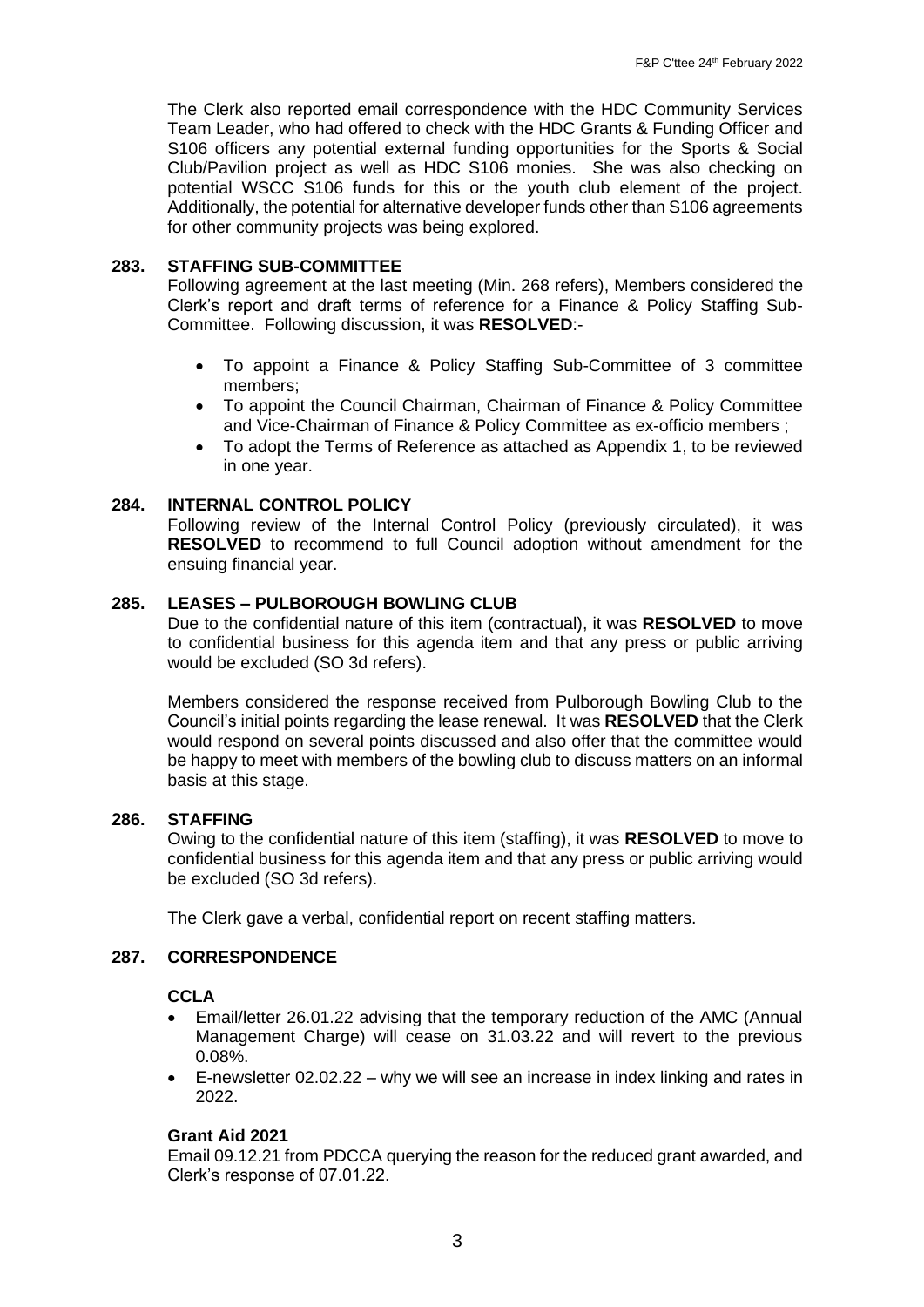# **288. PAYMENTS**

Members had received the list of Payments for Authorisation. It was **RESOLVED** to approve these, and the payments list and invoices were duly signed.

| Pulborough Social Centre (Village Hall) | £200.73 |
|-----------------------------------------|---------|
| NatWest Bank                            | £33.05  |

# *The meeting closed at 8.56pm.*

……………………………………..Chairman

………………………………………Date